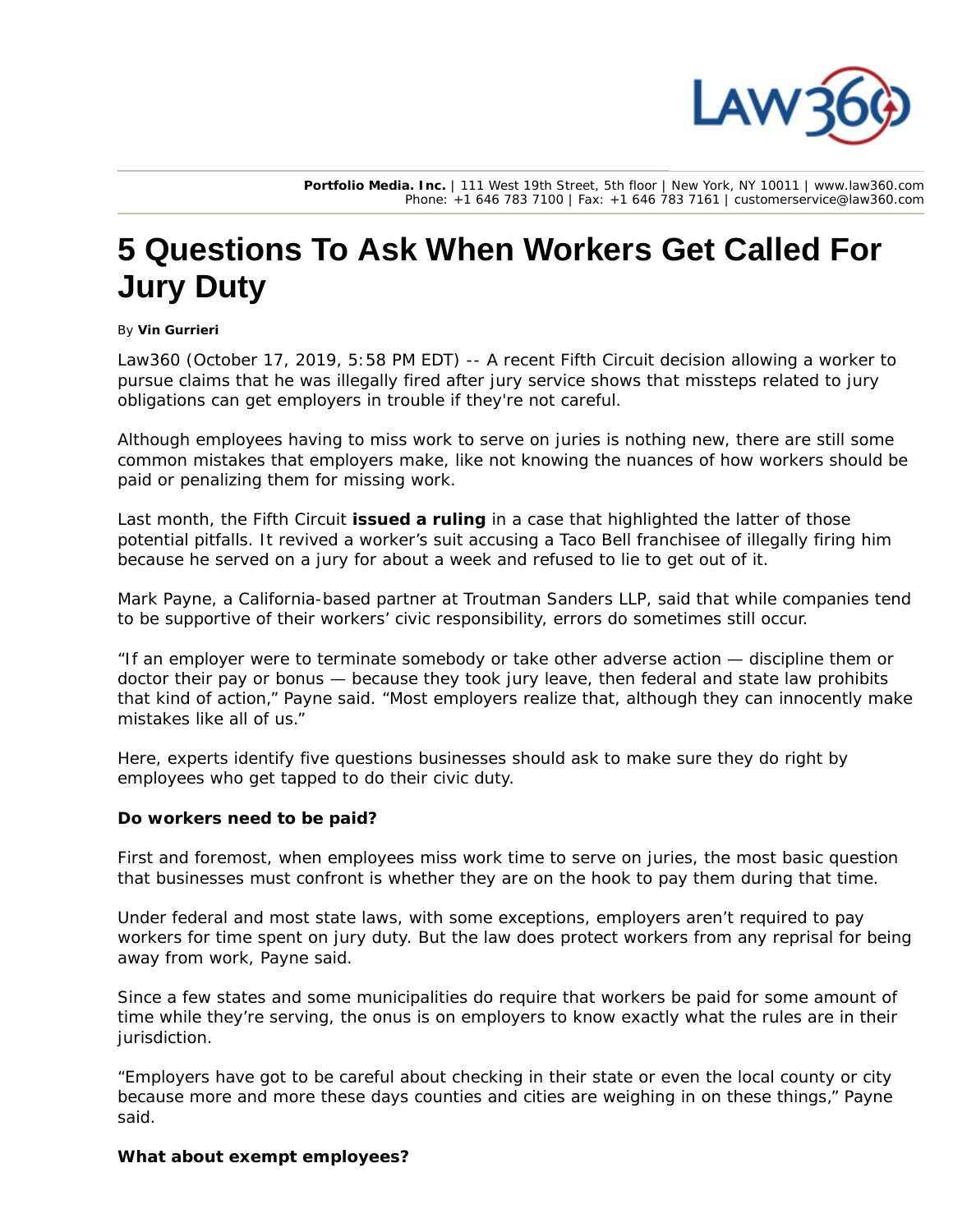Payne also cautioned that any responsibility employers have to pay workers who are serving jury duty can be different when it comes to salaried employees who are exempt from minimum wage and overtime requirements.

"If you're an exempt employee and you've done any kind of work during the workweek, then you get paid for that workweek, period," Payne said. "It doesn't matter if you took most of it off for jury duty, you would get paid because you're an exempt employee."

As an example, Anna Suh of Fenwick & West LLP said that a hypothetical exempt employee who does a full day of jury service and then works one hour — or even a minute — of that workday must then be paid their full salary for the workweek.

"It doesn't happen too often, but I've had situations where that might become an issue when an employer didn't keep that in mind," she said.

## **Do any other rules come into play?**

Leigh Goddard, a Nevada-based partner at McDonald Carano LLP, said some states have particularized rules that go beyond simply protecting workers from penalties related to their jury service.

For example, she said Nevada has a law in place that says workers — for instance, those who normally work overnight shifts — can't be scheduled to work during the eight-hour period before they are due to report for jury duty. That sort of rule places the burden on employers to make sure they know about and are in compliance with all mandates related to workers' jury service.

"In Nevada, it's a gross misdemeanor to terminate or even to threaten to terminate an employee who is out for jury duty or even summoned for jury duty," Goddard said. "And they also have to not require them to work for the eight hours before they have to show up — I guess our legislators want them to be alert and ready to go."

## **Should an employer pay them anyway?**

Even if employers have no obligation to pay employees who are away on jury duty, some may still choose to give them a few days' pay as a courtesy.

Many businesses have pay policies in place to that effect, usually accounting for somewhere between three days and a week of jury duty, but some employers may subtract any nominal daily stipend that workers receive for their service, attorneys say.

"My experience is that while it's not required, employers often do have policies that will pay for some jury service — it could be three days, it could be five days, or it could be more generous than that," Payne said. "That's really well within the discretion of management."

Goddard, for one, said such policies — even though not mandated under any law — can go a long way toward engendering the goodwill of employees by helping them overcome the hardship that could otherwise come along with not being paid for a few days or weeks.

"I think that's a best practice for a lot of employers, and it shows that it's a good place to work and that they care about their employees, that they're not going to require them to be without paid time while they're doing their civic duty," Goddard said.

Another approach employers can adopt, according to Goddard, is allowing workers to use any accrued paid time off when they are called to serve on a jury to ensure that they are paid in full during that time.